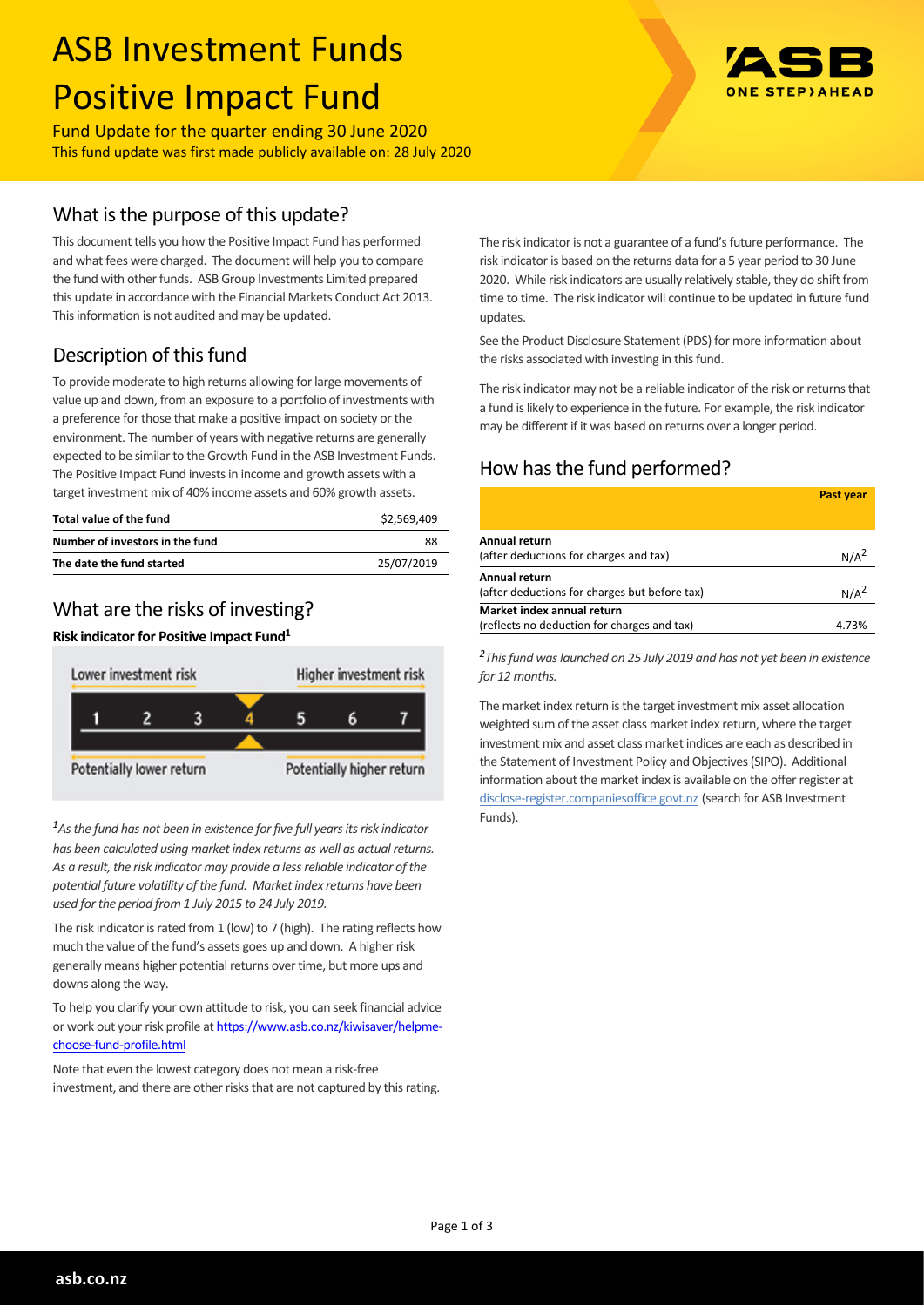## What fees are investors charged?

Investors in the Positive Impact Fund are charged fund charges. Estimates of these are<sup>\*</sup>:

|                                             | % of net asset value             |
|---------------------------------------------|----------------------------------|
| Total fund charges <sup>3</sup>             | 1.33%                            |
| Which are made up of:                       |                                  |
| Total management and administration charges | 1.33%                            |
| Including:                                  |                                  |
| Manager's basic fee                         | 1.25%                            |
| Other management and administration charges | 0.08%                            |
| <b>Total performance-based fees</b>         | 0.00%                            |
| Other charges                               | Dollar amount per investor       |
| Membership fees                             | 0.00% - paid on amounts invested |

*<sup>3</sup>Total fund charges are exclusive of GST.*

Investors may also be charged individual action fees for specific actions or decisions (for example, for withdrawing from or switching funds). See the ASB Investment Funds PDS for more information about those fees.

Small differences in fees and charges can have a big impact on your investment over the long term.

## Example of how this applies to an investor

Jason had \$10,000 in the fund at the start of the year and did not make any further contributions. At the end of the year, Jason received a return after fund charges were deducted of \$340.00 (that is 3.40% of his initial \$10,000). Jason also paid \$0.00 in other charges. This gives Jason a total return after tax of \$340.00 for the year.

#### What does the fund invest in?

#### **Actual investment mix**

This shows the types of assets that the fund invests in.



#### **Target investment mix**

This shows the mix of assets that the fund generally intends to invest in.

| Cash and cash equivalents    | 0.00%  |
|------------------------------|--------|
| New Zealand fixed interest   | 0.00%  |
| International fixed interest | 40.00% |
| Australasian equities        | 0.00%  |
| International equities       | 60.00% |
| Listed property              | 0.00%  |
| Unlisted property            | 0.00%  |
| Commodities                  | 0.00%  |
| Other                        | 0.00%  |
|                              |        |

#### **Currency hedging**

As at 30 June 2020 the fund's exposure to assets denominated in foreign currencies was 100% hedged. This means the fund's unhedged foreign currency exposure was 0% of the net asset value of the fund. More information on our currency hedging model can be found in the SIPO on the offer register at disclose-register.companiesoffice.govt.nz (search for ASB Investment Funds).